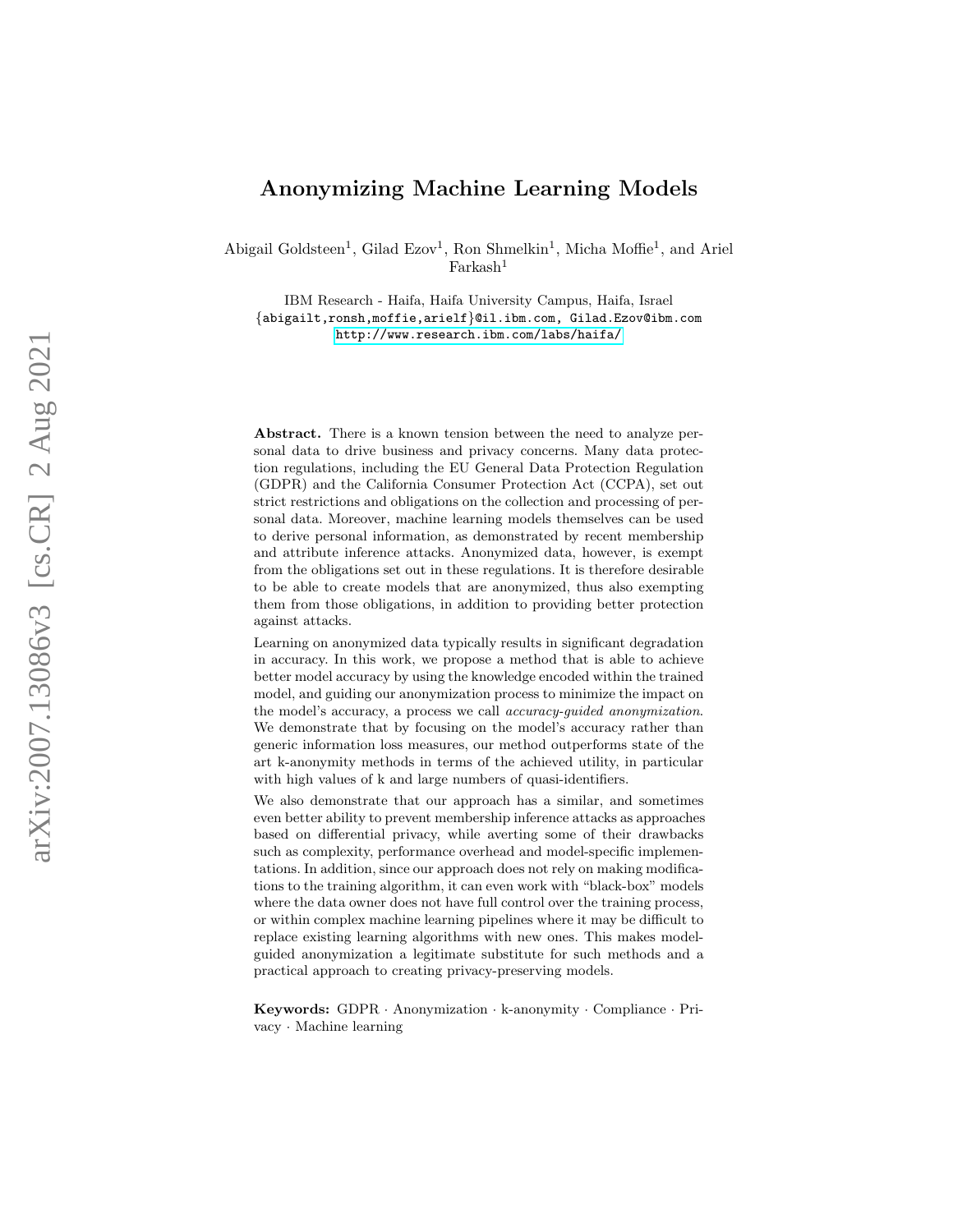### 1 Introduction

The EU General Data Protection Regulation  $(GDPR)^1$  $(GDPR)^1$  sets out many restrictions on the processing of personal data. Similarly, the California Consumer Protection Act  $(CCPA)^2$  $(CCPA)^2$ , as well as the superseding California Privacy Rights Act (CPRA), set out several consumer rights in relation to the collection of personal information. Similar laws and regulations are being enacted in additional states and countries around the world. Adhering to these regulations can be a complex and costly task.

However, these regulations specifically exempt anonymized data. Recital 26 of GDPR states that the principles of data protection should not apply to anonymous information, which does not relate to an identified or identifiable natural person, or to personal data rendered anonymous in such a manner that the data subject is no longer identifiable. CCPA, in its article 1798.145 (a), affirms that the obligations imposed by the title shall not restrict a business's ability to collect, use, retain, sell, or disclose consumer information that is deidentified or aggregate consumer information. "Deidentified" in this context means information that cannot reasonably identify, relate to, describe, be capable of being associated with, or be linked, directly or indirectly, to a particular consumer. It is therefore very attractive for data collectors to be able to perform their processing tasks on anonymized data.

Many data processing tasks nowadays involve machine learning (ML). In recent years, several attacks have been developed that are able to infer sensitive information from trained models. Examples include membership inference attacks, where one can deduce whether a specific individual was part of the training set or not; and model inversion attacks or attribute inference attacks, where certain sensitive features may be inferred about individuals who participated in training a model. This has led to the conclusion that machine learning models themselves should, in some cases, be considered personal information [\[30\]](#page-14-0), [\[15\]](#page-14-1), and therefore subject to GDPR and similar laws. The 2020 study of the European Parliamentary Research Service (EPRS) on the impact of GDPR on artificial intelligence<sup>[3](#page-1-2)</sup> found that, although AI is not explicitly mentioned in the GPDR, many provisions in the GDPR are relevant to AI. The authors note that for an item to be linked to a person, it is not necessary to identify the data subject with absolute certainty; a degree of probability may be sufficient. They propose to address this by ensuring that data is de-identified in ways that make it more difficult to re-identify the data subject.

It is therefore desirable to be able to anonymize the AI models themselves, i.e., ensure that the personal information of a specific individual that participated in the training set cannot be re-identified. Most existing work on protecting the privacy of machine learning training data, including differential privacy, typically

<span id="page-1-0"></span><sup>1</sup> [https://ec.europa.eu/info/law/law-topic/data-protection/data-protection-eu\\_en](https://ec.europa.eu/info/law/law-topic/data-protection/data-protection-eu_en)

<span id="page-1-1"></span> $^2$  [https://leginfo.legislature.ca.gov/faces/billTextClient.xhtml?bill\\_id=201720180AB375](https://leginfo.legislature.ca.gov/faces/billTextClient.xhtml?bill_id=201720180AB375)

<span id="page-1-2"></span> $^3$ https://www.europarl.europa.eu/RegData/etudes/STUD/2020/641530/EPRS  $\!$ 

 $STU(2020)641530$  EN.pdf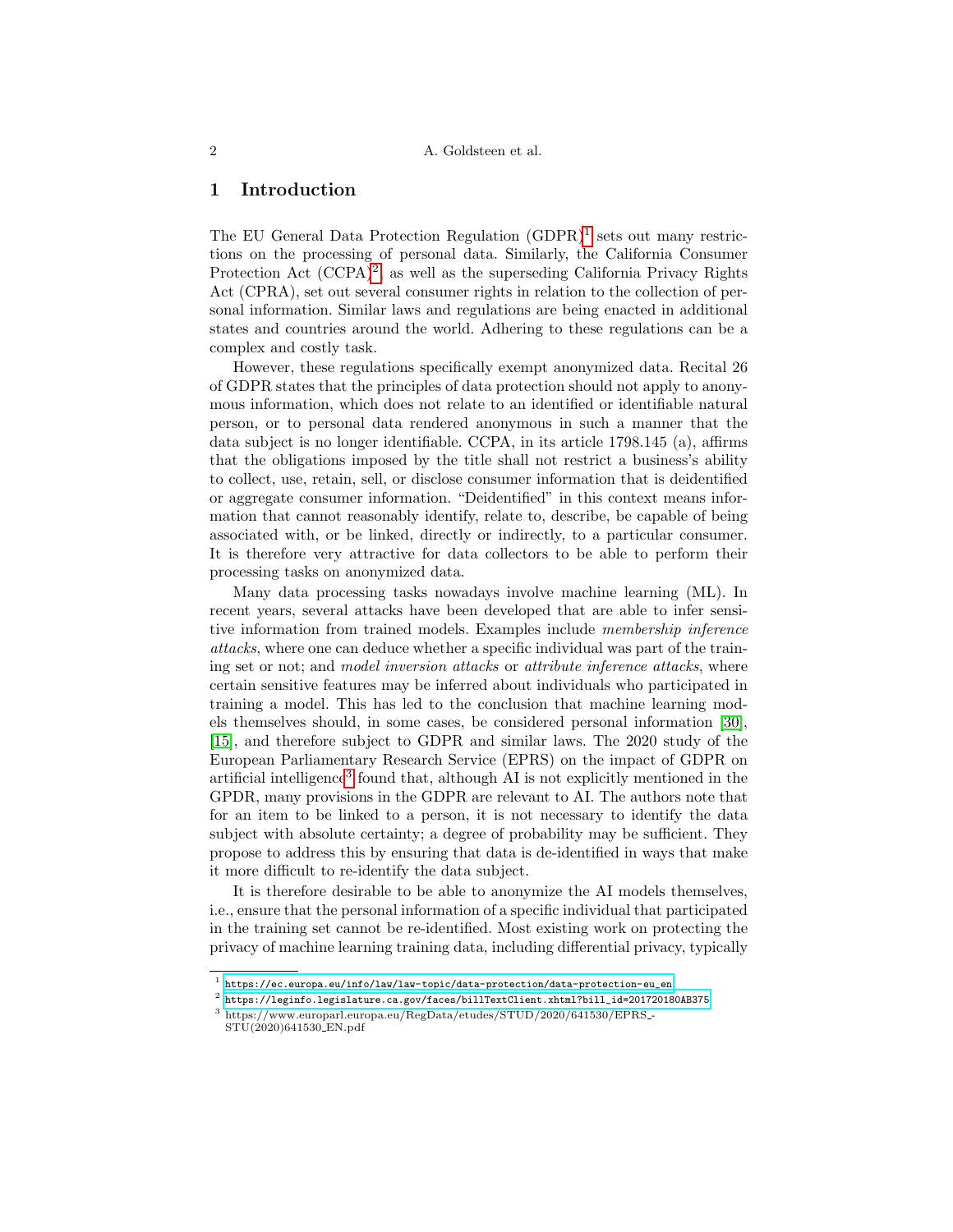requires making changes to the learning algorithms themselves, as they incorporate the perturbation into the model training process [\[1\]](#page-13-0), [\[24\]](#page-14-2). They are thus not suitable for scenarios in which the learning process is performed by a third party and is not under the control of the organization that owns (and wants to anonymize) the private data. They may also be extremely difficult to adopt in organizations that employ many different ML models of different types. Moreover, when applying this type of method, any effort already invested in model selection and hyperparameter tuning may need to be redone, since the learning algorithm itself is replaced. In this paper, we present a practical solution for anonymizing machine learning models that is completely agnostic to the type of model trained.

Akin to some previous efforts, the method is based on applying k-anonymity to the training data and then training the model on the anonymized dataset. Past attempts at training machine learning models on anonymized data have resulted in very poor accuracy [\[20\]](#page-14-3), [\[26\]](#page-14-4), and it is therefore typically not employed in practice. However, our anonymization method is guided by the specific machine learning model that is going to be trained on the data. We make use of the knowledge encoded within the model to produce an anonymization that is highly tailored. We call this method accuracy-guided anonymization. Once the training dataset is anonymized in this manner, retraining of the model is performed to yield an anonymized model.

We demonstrate that this approach outperforms state of the art anonymization techniques in terms of the achieved utility, as measured by the resulting model's accuracy. We also show that our proposed approach can preserve an acceptable level of accuracy even with fairly high values of k and larger numbers of quasi-identifier attributes, making anonymous machine learning a feasible option for many enterprises.

We also tested the effectiveness of our method as a mitigation against membership inference attacks and compared it against existing implementations of differentially private models. We found that the results achieved using our anonymization were comparable to, sometimes even slightly better than, differential privacy in terms of the achieved model accuracy for the same level of protection against attacks. This shows that model-guided anonymization can, in some cases, be a legitimate substitute for such methods, while averting some of their inherent drawbacks such as complexity, performance overhead and the need for different implementations for each model type.

Our approach is generic and can be applied to any type of machine learning model. Since it does not rely on making modifications to the training process, it can be applied in a wide variety of use cases, including integration within existing ML pipelines, or in combination with machine learning as a service (ML-as-aservice or MLaaS in short). This setting is particularly useful for organizations that do not possess the required computing resources to perform their training tasks locally. It can even be applided to existing models, reusing the same architecture and hyperparameters and requiring only retraining the model.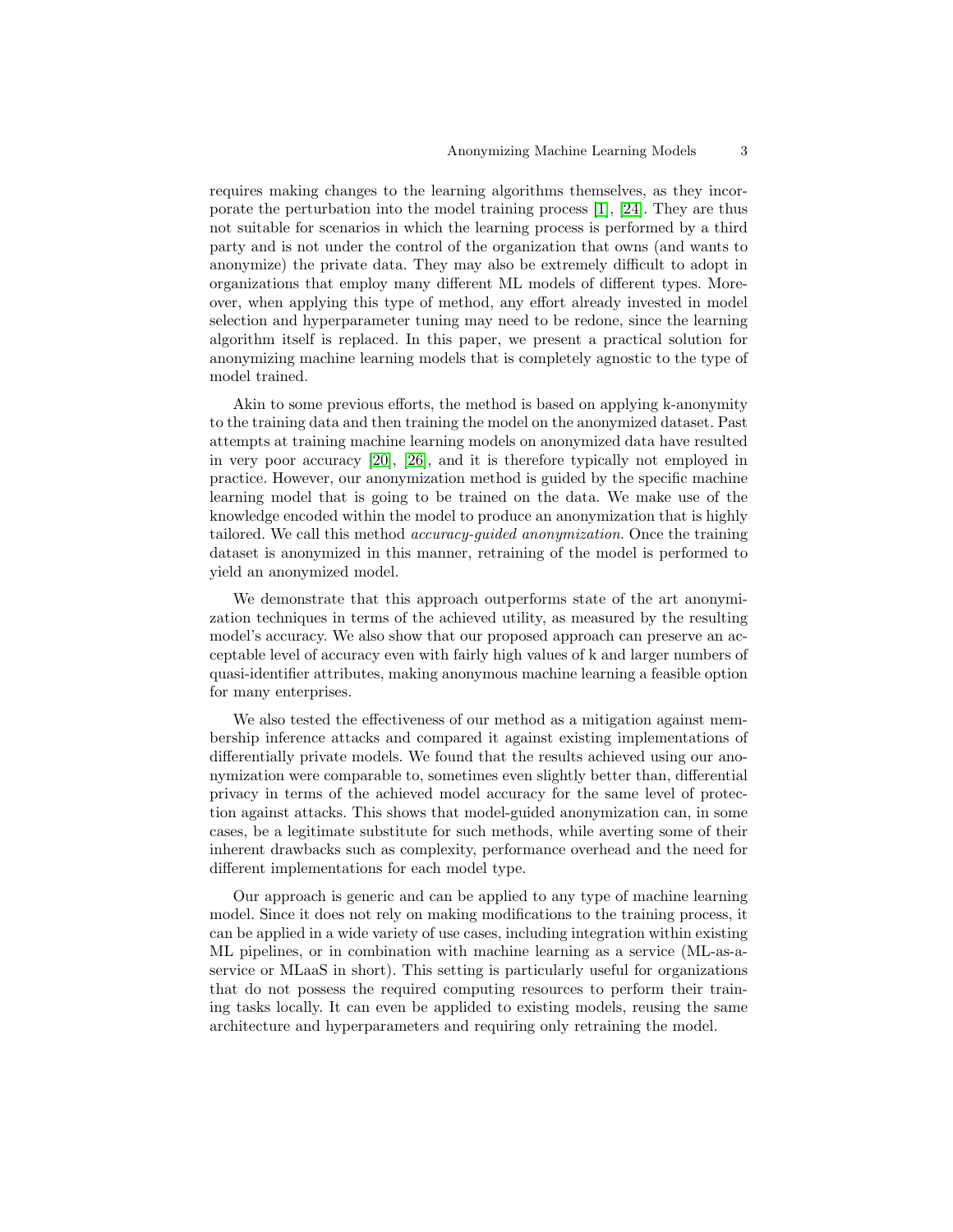#### 4 A. Goldsteen et al.

Similar to classic k-anonymity methods, our method can only be applied to structured data, including numeric, discrete and categorical features. It also does not work well for very high-dimensional data, or data with a very high degree of uniqueness.

In the remainder of the paper we present the most relevant related work in Section [2,](#page-3-0) describe the details of our method in Section [3,](#page-5-0) present experimental results in Section [4](#page-7-0) and finally conclude in Section [5.](#page-12-0)

### <span id="page-3-0"></span>2 Related Work

#### 2.1 K-anonymity

K-anonymity was proposed by L. Sweeney [\[29\]](#page-14-5) to address the problem of releasing personal data while preserving individual privacy. It is a method to reduce the likelihood of any single person being identified when the dataset is linked with external data sources. The approach is based on generalizing attributes, and possibly deleting records, until each record becomes indistinguishable from at least k−1 others. A generalization of a numeric attribute typically consists of a range of consecutive values, whereas the generalization of a categorical attribute consists of a sub-group of categories. Generalization is applied only to attributes that can be used in combination, or when linked with other data sources, to enable re-identifying individuals. Such attributes are called quasi-identifiers (QI).

There has been some criticism of anonymization methods in general and kanonymity in particular, mostly revolving around possible re-identification even after a dataset has been anonymized. Cases such as the Netflix recommendation contest dataset [\[22\]](#page-14-6) have been used to justify the need for new, more robust methods. However, a deeper analysis of these cases reveals that this typically occurs when poor anonymization techniques were applied [\[28\]](#page-14-7) or when the chosen list of quasi-identifiers was not exhaustive, leaving some attributes that could potentially be linked to external datasets unaccounted for. When correctly applied, the re-identification risk in a k-anonymized dataset is at most  $1/k$  [\[4\]](#page-13-1).

Another shortcoming of basic k-anonymity is that even though it prevents identity disclosure (re-identification), it may fail to protect against attribute disclosure if all (or most of) the k records within a similarity group share the same value of a sensitive attribute [\[3\]](#page-13-2). For example, in the case of health records, if all k records within a group share the same disease, knowing that an individual belongs to that group automatically discloses their medical condition. To this end, extensions such as l-diversity [\[19\]](#page-14-8) and t-closeness [\[18\]](#page-14-9) were developed.

### 2.2 Protecting Machine Learning Training Sets

Several attacks have been able to reveal either whether an individual was part of the training set (membership inference attacks) or infer certain possibly sensitive properties of the training data (attribute inference attacks) [\[7\]](#page-13-3), [\[6\]](#page-13-4), [\[27\]](#page-14-10), [\[25\]](#page-14-11). As a result, a lot of work has focused on protecting the privacy of datasets used to train machine learning models.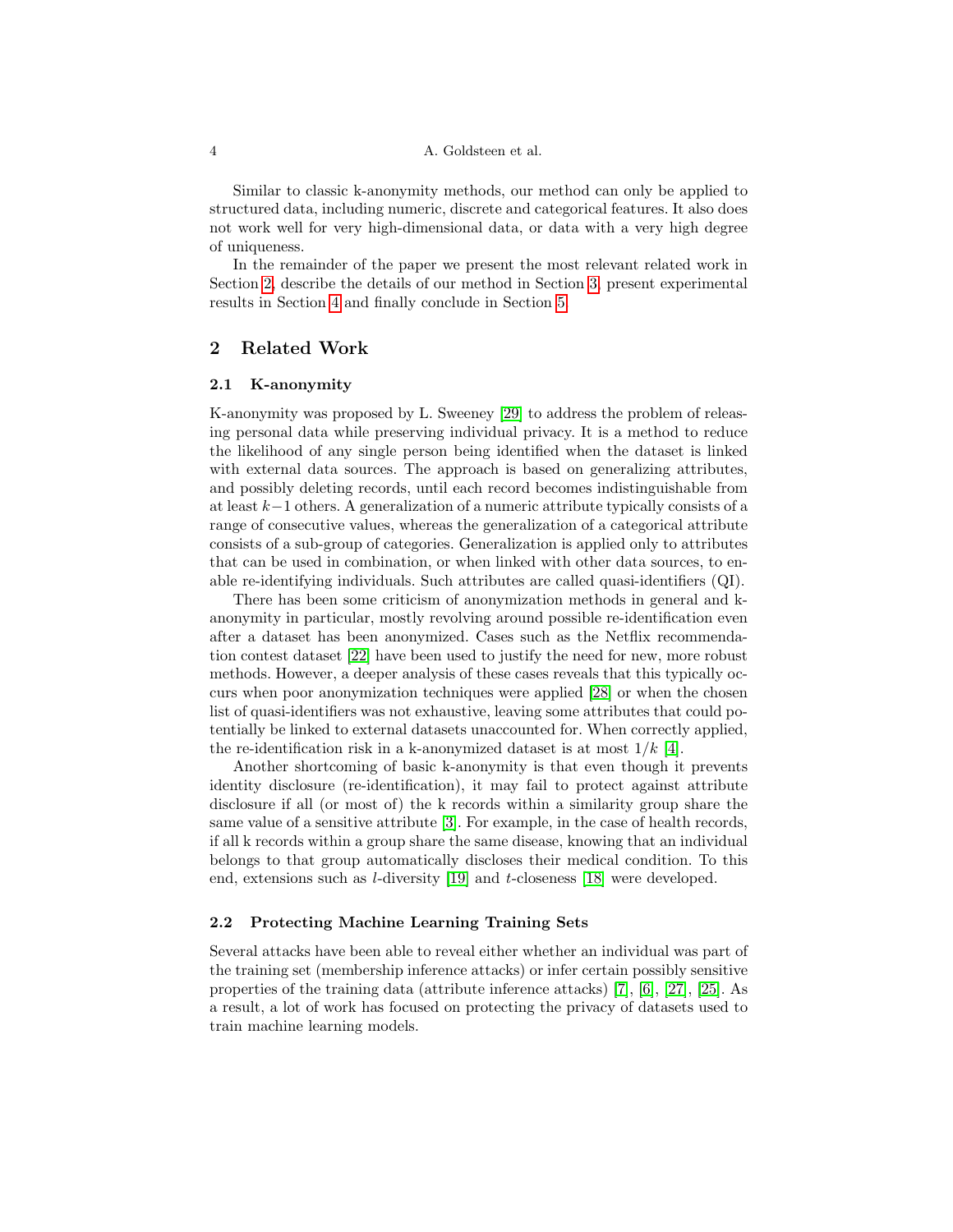One straightforward approach to applying the concept of k-anonymity to machine learning is to perform anonymization on the training data prior to training the model. When these methods are applied without considering the intended use of the data, they tend to yield poor accuracy results [\[20\]](#page-14-3), [\[26\]](#page-14-4). Iyengar [\[13\]](#page-14-12) and LeFevre et al. [\[17\]](#page-14-13) were the first to propose tailored anonymization that takes into consideration the intended use of the data, e.g., training a machine learning model. They do not, however, tailor their methods to a specific machine learning model, since their goal is to publish the anonymized dataset. Rather they use either a generic "classification metric" [\[13\]](#page-14-12) or simply use the label that is the target of classification [\[17\]](#page-14-13). In our work, we use an initial, trained machine learning model as a starting point for the anonymization process, using the model's predictions on the data as our similarity measure, as described in detail in Section [3.](#page-5-0) For different target models, a different version of the anonymized dataset will be created, thus yielding an anonymization that is truly tailored to the model.

In addition, the approach described in [\[17\]](#page-14-13) for mapping the resulting regions to a set of features on which to train the model forces them to apply the same recoding mechanism to any test data before the model can be applied to it. This may make applying the method more difficult in practice. In our method, test data can be used as is in the anonymized model, without having to apply any special transformation to it.

More recently, approaches based on differential privacy (DP), have been used to add noise during training to protect training sets and counter membership attacks [\[1\]](#page-13-0), [\[5\]](#page-13-5), [\[10\]](#page-13-6). The idea behind this approach is to reduce the effect of any single individual on the model's outcome. These techniques tend to be highly tailored to specific machine learning algorithms, including internal implementation details such as the choice of loss function or optimization algorithm.

Another significant challenge when using DP in practice is the choice of privacy budget ( $\epsilon$  value). A recent survey of techniques based on differential privacy [\[14\]](#page-14-14) analyzed various variants of DP that differ in their analysis of the cumulative privacy loss, and thereby in the amount of noise added during training to satisfy a particular privacy budget. They found that the level of privacy leakage (measured by the success of inference attacks) for each variant accords with the actual amount of noise added to the model, and not necessarily with the absolute  $\epsilon$  value, indicating that  $\epsilon$  alone is not a good indicator for the degree of privacy achieved. Their main finding is that current mechanisms for differentially private machine learning rarely offer acceptable utility-privacy trade-offs for complex learning tasks. Moreover, Bagdasaryan et al. [\[2\]](#page-13-7) and Melis et al. [\[21\]](#page-14-15) showed that differentially private training may fail to converge in some cases.

PATE [\[24\]](#page-14-2) transfers to a "student" model the knowledge of an ensemble of "teacher" models, with privacy guaranteed by noisy aggregation of teachers' answers. However, this approach assumes the availability of a public or nonsensitive dataset with a similar distribution to the private dataset on which the student model can be trained. This may be very difficult to achieve in prac-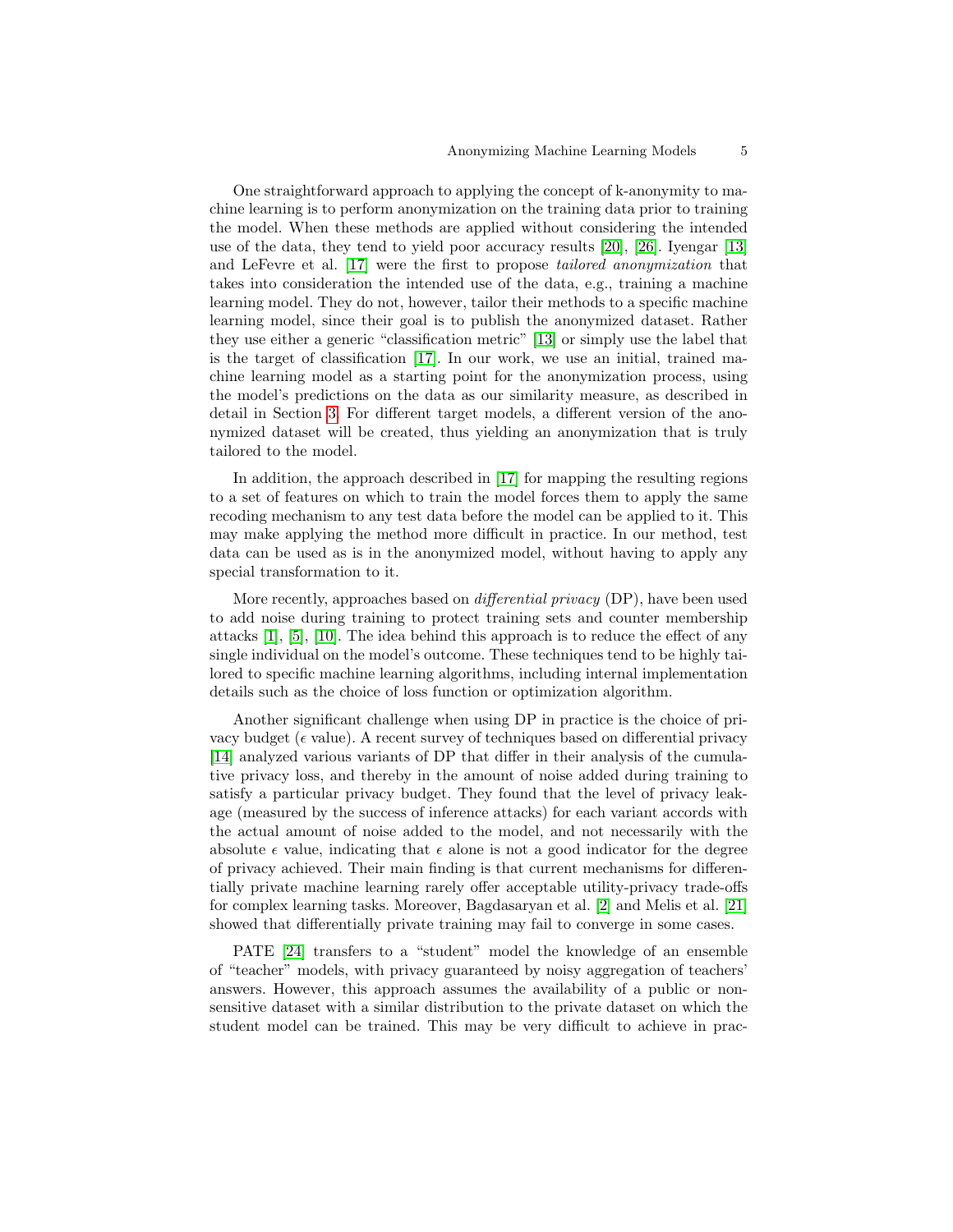#### 6 A. Goldsteen et al.

tice, especially when dealing with highly sensitive and unique datasets collected exclusively by governmental agencies, pharmaceutical companies, etc.

The most significant difference between approaches based on differential privacy or ensemble aggregation and our approach is that they require complete control over the learning process. The learning algorithms themselves must be modified to guarantee the desired privacy properties. These approaches cannot be applied at all in cases where the learning process occurs outside the hands of the private data owner, such as with ML-as-a-service. Since our method does not rely on making modifications to the training process, it is much better suited for such (and similar) scenarios.

### <span id="page-5-0"></span>3 Model-guided anonymization

In this section we describe in more detail the proposed approach for machine learning model anonymization. Our implementation is based on k-anonymity, but could possibly be extended to cover additional guarantees such as l-diversity and t-closeness. Many typical k-anonymity algorithms rely on finding groups of k (or more) similar records that can be mapped together to the same generalized value (on the quasi-identifier attributes), thus fulfilling the requirement that these k records are indistinguishable from each other. Some do this by iteratively choosing a feature and splitting the domain of the feature along a chosen split value. The resulting splits create a partitionning of the domain into groups of k or more records, which serve as the basis for the generalization.

The Median Mondrian method [\[16\]](#page-14-16) chooses at each phase the split attribute with the widest normalized range and uses the median value as the split value. The Greedy algorithm [\[11\]](#page-13-8) chooses the candidate split based on minimal information loss. In our case, we replace these criteria with minimal accuracy loss in the target model.

The overall process of accuracy-guided anonymization is depicted in Figure [1.](#page-6-0) The process starts with an initial model trained on the raw training data. This is the model whose accuracy we will try to preserve. To achieve this, we use the training data with the initial model's predictions on that data as input to the anonymization process.

Next we train an anonymizer model on the training data, using as labels the original model's predictions. That is, we train a new model to learn the target model's "decision boundaries". This is similar to the student-teacher training or knowledge distillation concept often employed as a means for model compression [\[9\]](#page-13-9). In use cases where the full model training is performed by a third (possibly untrusted) party, the initial model used to generate these predictions may be a simple, representative model, trained on a small subset of the data or a pretrained model performing a similar classification task as the target model. If no pre-existing or minimally trained model is available, the target (class) labels may be used instead of model predictions.

For the anonymizer model we employ a decision tree model. We set the minimum number of samples required to be in each leaf node of the tree to k,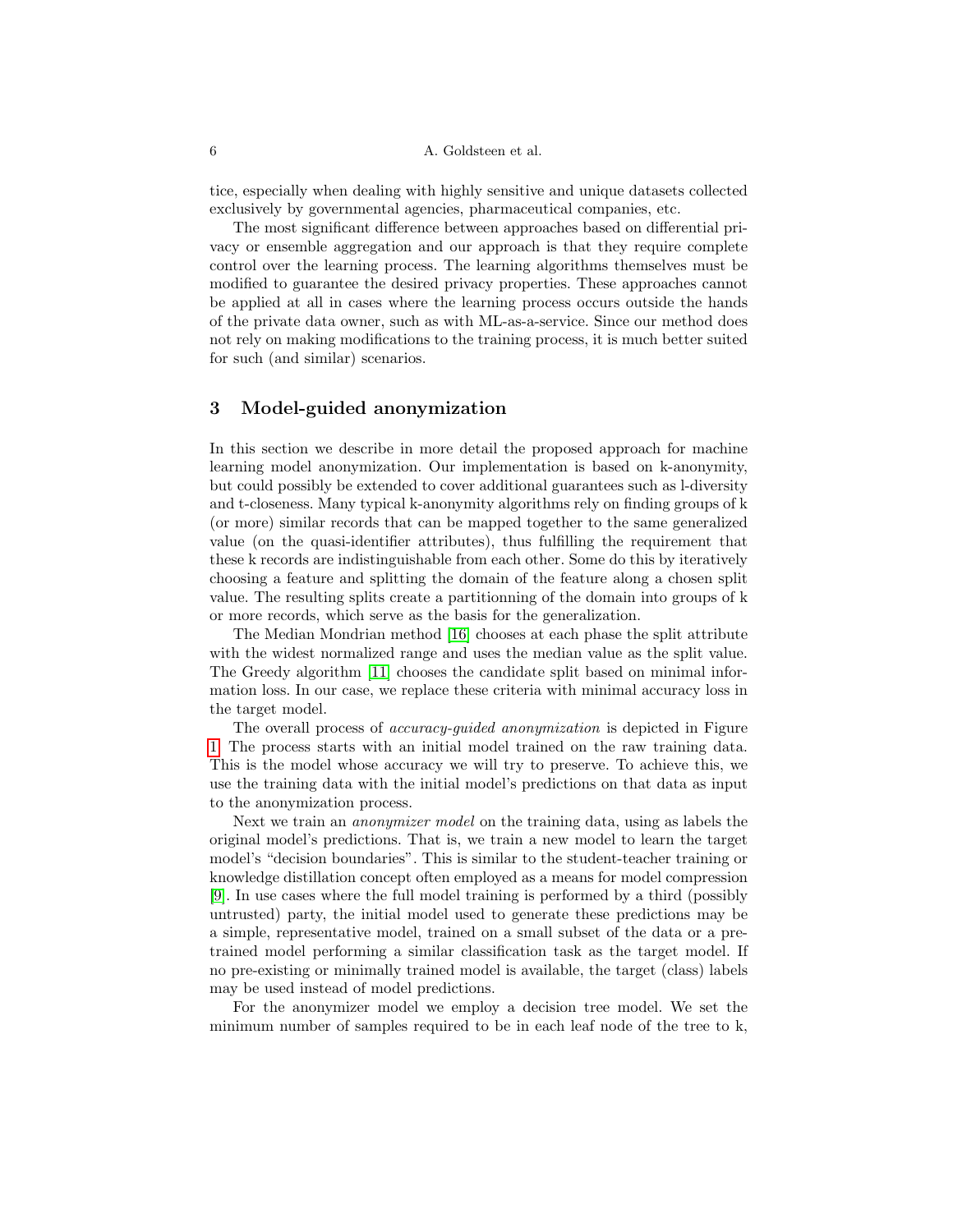<span id="page-6-0"></span>

Fig. 1: Complete anonymization process

and then use the leaves of the tree as the basis for generalization. The training samples mapped to each leaf constitute the group of records that are generalized to the same value. Since each leaf node contains at least k samples from the training set, and we generalize all of those samples in the same manner, they will be indistinguishable from each other, thus satisfying k-anonymity.

One common approach to generalize features for a group of records is to use a range (for numerical features) or sub-group (for categorical features) that covers all records in the group. For example, if we have three records with the age values 31, 32 and 34, these can be generalized to the age range 31-34. Similarly, if those three records have the occupation values "nurse", "teacher" and "engineer", these can be generalized to the group ["nurse","teacher","engineer"]. However, since we want to be able to retrain our ML model on the anonymized dataset, we need to map these ranges and sub-groups to numerical features on which the model can be trained.

In [\[17\]](#page-14-13), the d-dimensional hyper-rectangle of each partition is represented as points in a 2-dimensional space. We adopted a different approach, where we map each sample to a concrete, representative point in the same domain as the original features. Having the anonymized records share the same domain as the original data enables using the model directly on any newly collected test data, without having to apply any special recoding dictated by the anonymization process. In other words, the rest of the ML lifecycle can remain unchanged.

There are several choices for mapping the data points in each leaf to a representative value. We opted to use an actual value that falls in the cluster as the representative point for that cluster, as we found that it entails higher prediction accuracy. We chose to use the point closest to the median of the cluster from the points with the majority label in that cluster. It is also possible to choose an actual value from each range/group separately. By mapping all records be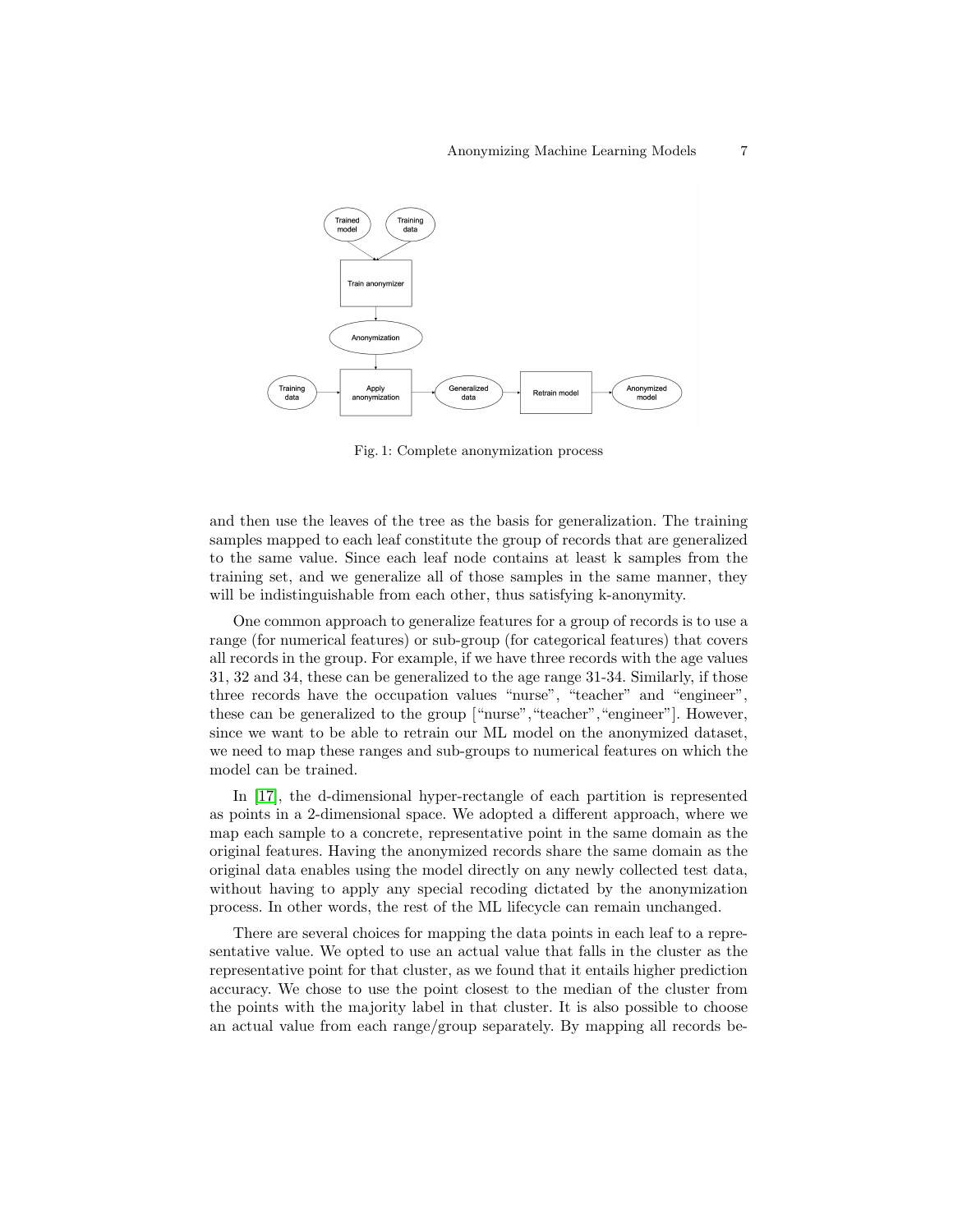longing to the same leaf node to the same concrete value, we still satisfy the k-anonymity requirement.

<span id="page-7-1"></span>Algorithm [1.1](#page-7-1) describes the anonymization part of the algorithm.

Algorithm 1: Anonymization algorithm

| <b>Inputs</b> : training data X labeled with original model's predictions $y$ ,<br>list of quasi-identifiers $QI$ , required k value            |
|-------------------------------------------------------------------------------------------------------------------------------------------------|
| <i>Output</i> : anonymized training data X                                                                                                      |
| Separate X into $X_{qi}$ (only QI features) and $X_{rest}$ (rest of features)<br>Train decision tree T on $(X_{qi}, y)$ with min_samples_leaf=k |
| foreach leaf node l in T:                                                                                                                       |
| $S \leftarrow$ samples in l                                                                                                                     |
| $m \leftarrow \text{median}(S)$                                                                                                                 |
| $s \leftarrow$ sample closest to m (using euclidean distance)                                                                                   |
| $S' \leftarrow$ replace all samples in S with s                                                                                                 |
| $X' + \cup S'$                                                                                                                                  |
| Re-attach X' with $X_{rest} \rightarrow X$                                                                                                      |

Once each of the original records is mapped to its new, representative value, based on the leaf to which it belongs, the dataset is k-anonymized. Finally, we retrain the model on the anonymized data, resulting in an anonymized model that is no loger considered personal information (e.g., under Recital 26 of GDPR) and can be stored and shared freely.

The described anonymization process is typically performed after applying feature selection. The motivation for this is that if there are features that are not needed at all, they should simply be removed from consideration rather than undergo anonymization. However, there are also advantages to applying our method before feature selection. When performing feature selection "blindly", without knowing which features are considered quasi-identifiers, the process may inadvertently select quasi-identiers as important features, even if other, nonidentifying features could have been used instead. In these cases, it may be better to perform feature selection after anonymization, allowing features that have not been anonymized to be prioritized. In Section [4](#page-7-0) we show results both with and without applying feature selection prior to the anonymization.

The code for our accuracy-guided anonymization method can be found on github: https://github.com/IBM/ai-privacy-toolkit.

### <span id="page-7-0"></span>4 Results

Our evaluation method consists of the following steps. First, we select a dataset, train one or more original models on it (either applying feature selection or not), and measure their accuracy. We consider the resulting model and its accuracy as our baseline. We then perform the anonymization process described in Section [3](#page-5-0) and retrain the model on the anonymized data. Finally, we measure the accuracy of the new model on a hold-out test set.

We evaluated our method using two openly available datasets:  $\text{Adult}^4$  $\text{Adult}^4$ , an excerpt of the 1994 U.S. Census database, which is widely used to evaluate ano-

<span id="page-7-2"></span><sup>4</sup> https://archive.ics.uci.edu/ml/datasets/adult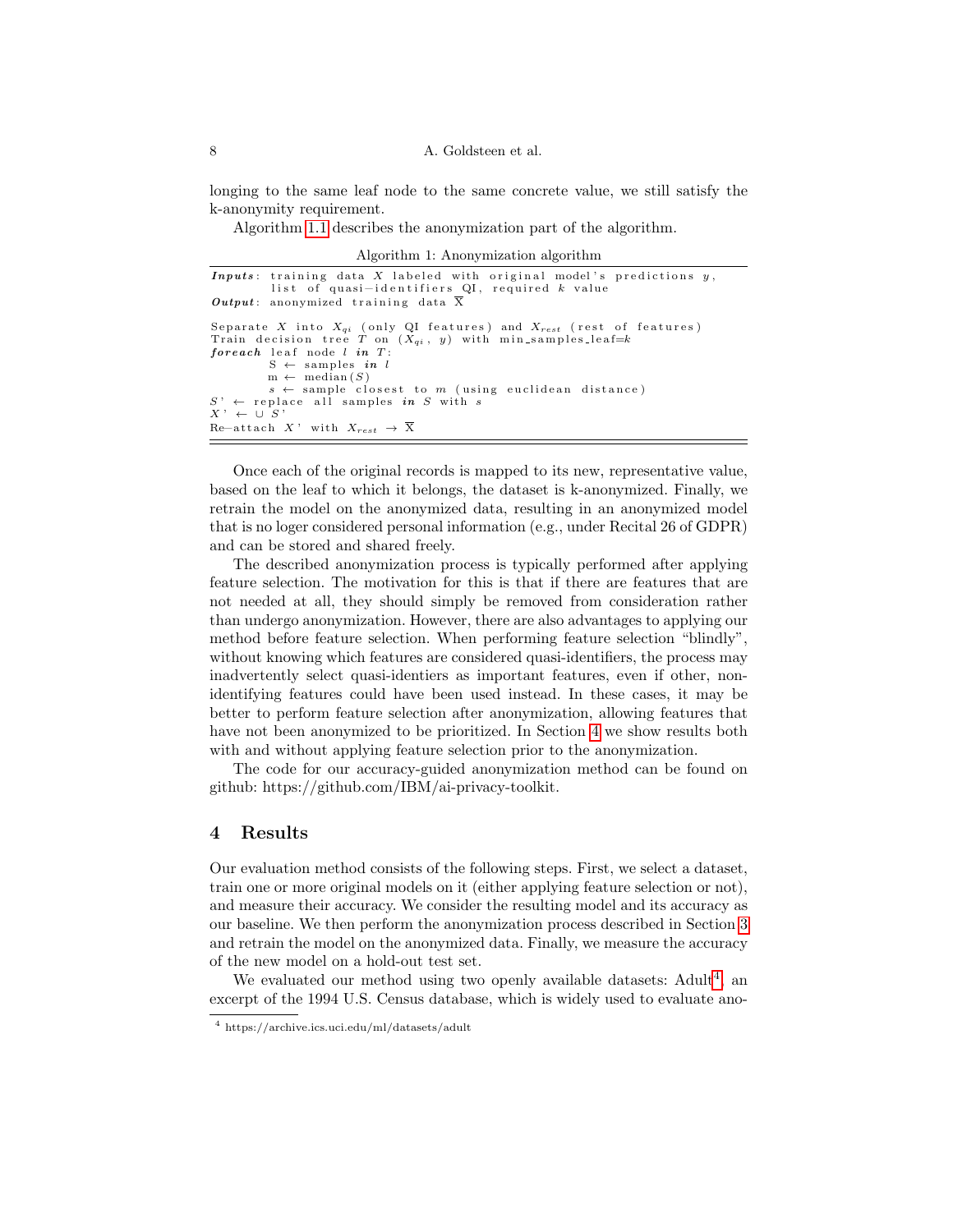nymization and generalization techniques; and Loan<sup>[5](#page-8-0)</sup>, an excerpt of the Lending Club loan data from 2015. This second dataset was chosen to demonstrate that our approach works for data with a larger number of attributes. The characteristics of each dataset are presented in Appendix [A.](#page-15-0)

Both datasets were used for binary classification tasks. For the Adult dataset we trained neural network (NN) (86.5), XGBoost (XGB) (86.4), decision tree (DT) (88.78) and random forest (RF) (89.92) models (the test accuracy of each model is stated in parentheses). The last two were chosen because of their use in [\[17\]](#page-14-13) and [\[13\]](#page-14-12). The neural network was composed of one hidden layer with 100 neurons, relu activation and adam optimizer, and a constant learning rate of 0.001. The random forest was composed of 100 trees using Gini impurity as the split criterion. Except for neural networks, in all other cases we performed feature selection prior to anonymization. We also chose several different sets of quasi-identifiers: we either used all 12 attributes, 10 attributes or 8 attributes (as detailed in Appendix [A\)](#page-15-0). The list of 8 attributes was chosen to be similar to the one used in [\[13\]](#page-14-12). Due to space constraints we show results for select runs. The remainder of the results follow similar patterns.

The data was divided into three subsets, used for: (1) training the original model  $(40\%)$ ,  $(2)$  training the anonymizer decision tree model  $(40\%)$ , and  $(3)$ validation (20%). The 40% data that was used to train the original model is also the dataset that is eventually anonymized and then used to retrain the model. The validation set was used to measure the accuracy of the new, anonymized model. Each run of our accuracy-guided anonymization (AG) is compared with three "regular" anonymization methods: the Median Mondrain method [\[16\]](#page-14-16), the Hilbert-curve based method  $[8]$  and the R+ tree based method  $[12]$ . The results of these runs can be found in Figures [2](#page-8-1) and [3.](#page-9-0)

For the Loan dataset we trained a neural network model (test accuracy: 93.32) with the same architecture and hyperparameters as the one used for Adult. For this dataset we used 18 attributes as QI (detailed in Appendix [A\)](#page-15-0). The results are presented in Figure [4.](#page-9-1)

<span id="page-8-1"></span>

Fig. 2: Adult data with NN model, different sets of QI

Next we compare our method with one of the workload-aware approaches, namely [\[17\]](#page-14-13). Since their method is basically equivalent to training a decision

<span id="page-8-0"></span><sup>5</sup> https://www.lendingclub.com/info/download-data.action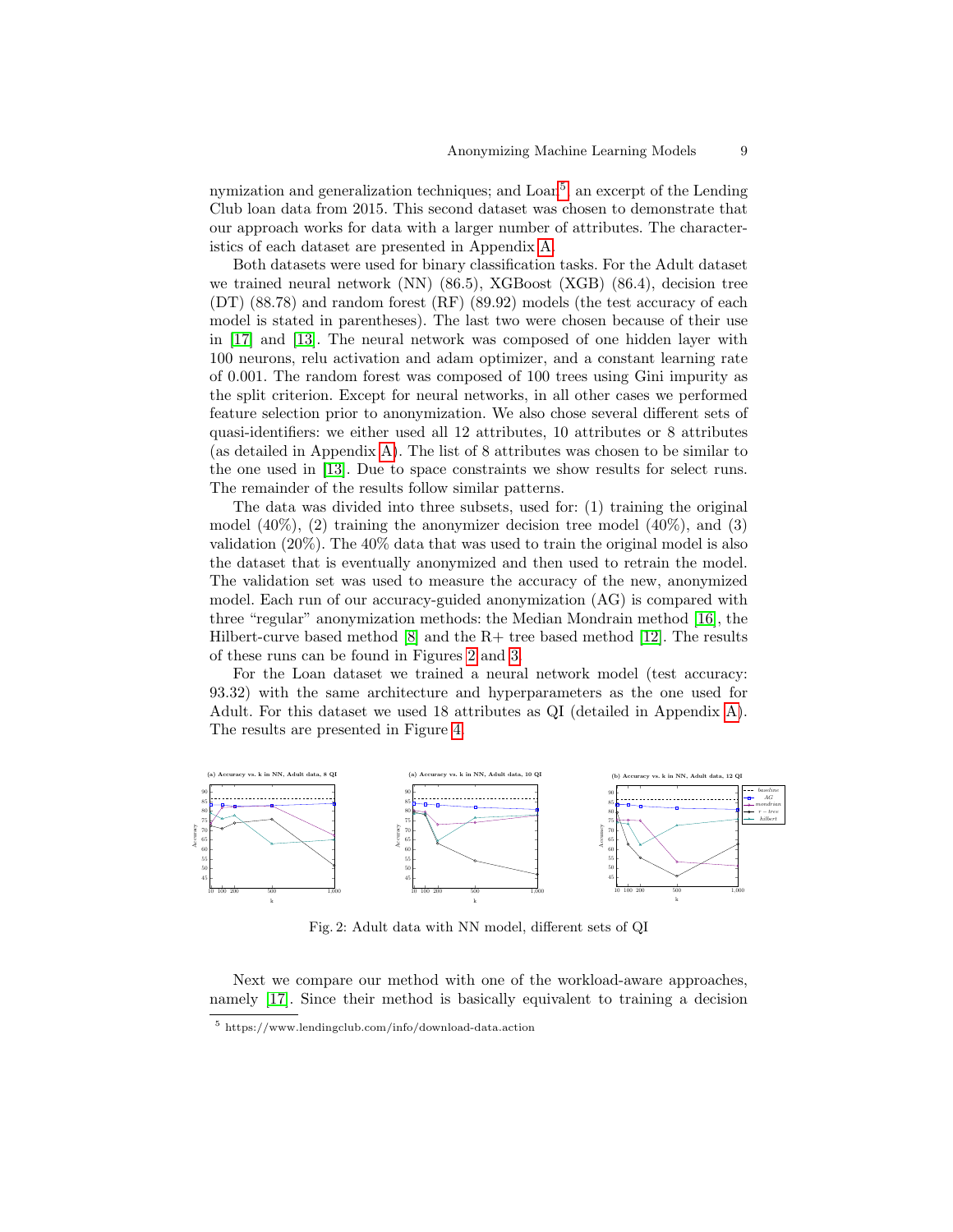<span id="page-9-0"></span>

<span id="page-9-1"></span>Fig. 3: Adult data with 8 QI+feature selection, different models



Fig. 4: Loan data with 18 QI, Neural Network model

tree on the data with the true labels using an entropy-based split criterion, we employed a regular decision tree model, similar to the one used for model-guided training, but using the true labels instead of the target model's classifications. Note that we did not use the method they described for mapping the resulting regions into 2d points, but rather employed the same method that we used for choosing representative values for each cluster.

For relatively simple models such as decision tree and random forest, the results were very similar between the two methods. This makes sense, especially for the decision tree, since the anonymization model and target model are equivalent. However, when moving to more complex models such as neural networks, a slight advantage of our method can be seen, as reflected in Figure [5.](#page-9-2)

<span id="page-9-2"></span>

Fig. 5: Neural Network model, AG vs. workload-aware anonymization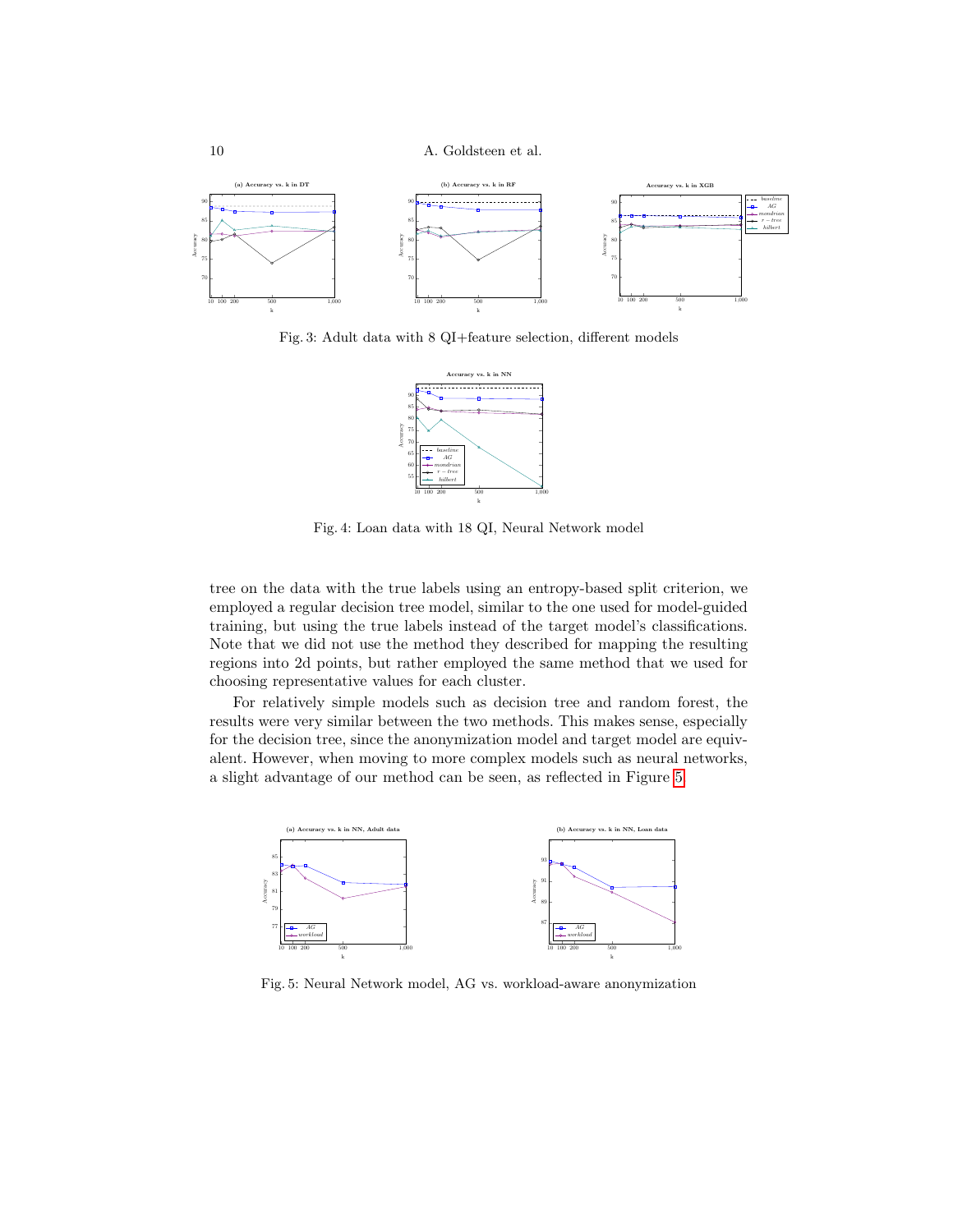#### 4.1 Discussion

Figures [2](#page-8-1) - [4](#page-9-1) compare the results of our accuracy-guided anonymization method with three "classic" anonymization methods: Mondrian, Hilbert and R+ tree. These methods are not tailored for any specific analysis on the resulting dataset. It is clear that in all cases, our method outperforms these.

Figure [5](#page-9-2) shows a comparison with workload-aware anonymization [\[17\]](#page-14-13) that uses the label class value as an impurity measure when partitioning the data. Here, better accuracy was achieved mainly for more complex models such as neural networks. It is possible that in these cases, learning the "decision boundaries" of an existing model is more effective than learning the task from scratch (based on the true labels). This technique has proven useful to help distill the knowledge of a large, complex (teacher) model into smaller, simpler (student) models [\[9\]](#page-13-9). We therefore believe that our method is more advantageous when applied to more modern and complex models. It could be interesting to also compare the two methods of mapping clusters to features, but we leave this for future work.

It is noteworthy to point out that in many previous works on anonymization, results were demonstrated on relatively small values of k (up to 100) and small sets of quasi-identifiers (typically 8-10). In our evaluation, we demonstrated results for very high k values (up to 1000) and QI sets of up to 18 attributes, which, as far as we know, has not been attempted in the past. On one hand, as previously mentioned, it is critical to include as many QI attributes as possible to prevent re-identification. On the other hand, the more attributes are considered QI, the more generalization must be performed on the data and the higher the information loss. That said, using our method we were able to achive satisfactory accuracy even with high numbers of quasi-identifiers. This enables providing a higher level of privacy without suffering too large an accuracy loss.

### 4.2 Defending against inference attacks

Next, we demonstrate the effect of using our anonymization method to defend against membership inference attacks. We trained both a random forest and neural network model on the Adult and Loan datasets. The random forest has the same hyperparameters as in the previous experiment. The neural network architecture consists of three fully-connected layers of sizes 1024, 512 and 256, tanh activation, and Adam optimizer with learning rate 0.0001. We employed a more complex architecture this time, along with tanh activation, to make it easier to successfully apply membership inference to the model. Each model's initial accuracy is documented in Table [1.](#page-11-0)

The attack model consisted of an architecture similar to the one used by Nasr et al. [\[23\]](#page-14-17) but slightly shallower and with smaller layers (see Appendix [B\)](#page-15-1). Also similar to the Nasr paper, we employed a strong attack, that assumes knowledge of (part of) the training data used to train the model.

After applying the attack to the original models, we then trained each of the models on different anonymized versions of the datasets, using different k values.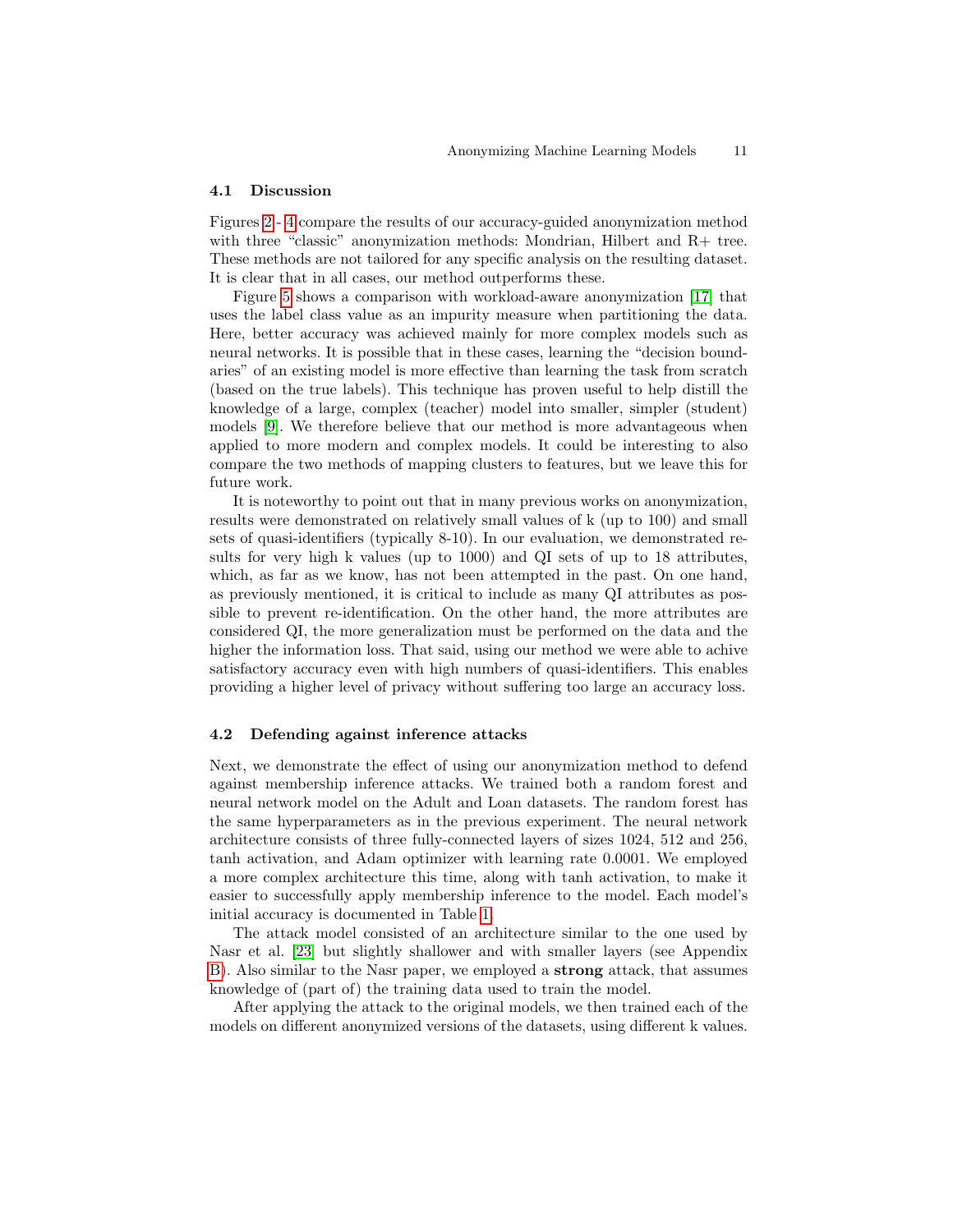<span id="page-11-0"></span>

| Dataset, model $\&$ mitigation            | Train    | Test               | Attack   | Precision Recall |        |
|-------------------------------------------|----------|--------------------|----------|------------------|--------|
|                                           | accuracy | accuracy           | accuracy |                  |        |
| Adult, RF                                 | 0.98     | 0.83               | 0.58     | 0.56             | 0.78   |
| Adult, RF, $k=50$                         | 0.85     | 0.83               | 0.51     | 0.51             | 0.33   |
| Adult, RF, $k=100$                        | 0.85     | 0.81               | 0.5      | 0.5              | 0.76   |
| Adult, $RF$ , epsilon=10                  | 0.82     | 0.81               | 0.53     | 0.52             | 0.95   |
| Adult, $RF$ , epsilon=1                   | 0.8      | $ 0.79\rangle$     | 0.5      | 0.52             | 0.13   |
| Adult, NN                                 | 0.96     | 0.89               | 0.53     | 0.52             | 0.6    |
| Adult, NN, $k=25$                         | 0.84     | 0.82               | $0.5\,$  | 0.5              | 0.71   |
| Adult, NN, $k=50$                         | 0.84     | 0.81               | 0.5      | 0.5              | 0.32   |
| Adult, NN, $epsilon=2.11$ , $delta=0.5$   | 0.83     | 0.83               | 0.5      | 0.5              | 0.14   |
| Loan, RF                                  | 1.0      | 0.92               | 0.67     | 0.65             | 0.71   |
| Loan, RF, $k=100$                         | 1.0      | $\overline{0.92}$  | 0.51     | 0.51             | 0.29   |
| Loan, RF, epsilon= $10$                   | 0.82     | $ 0.81\rangle$     | 0.5      | 0.66             | 0.0094 |
| Loan, RF, epsilon= $1$                    | 0.82     | 0.8                | 0.5      | 0.5              | 0.18   |
| Loan, NN                                  | 0.95     | 0.95               | 0.54     | 0.53             | 0.67   |
| Loan, NN, $k=200$                         | 0.95     | $\vert 0.92 \vert$ | 0.5      | 0.5              | 0.46   |
| Loan, NN, epsilon= $3.1$ , delta= $e$ -05 | 0.87     | 0.87               | 0.5      | 0.5              | 0.47   |

Table 1: Mitigations against membership inference. The first two columns refer to the attacked (target) model and the last three refer to the attack. Precision and recall refer to the positive (member) class.

For the Adult dataset we used all features as QI and for the Loan dataset we used the same set of 18 features as in previous experiments. Those results are presented in Table [1.](#page-11-0) It is clear from these results that the attack can be mostly prevented using our anonymization method, with a very low accuracy cost.

For comparison we also applied differential privacy (DP) as a possible mitigation against the membership attack. For the random forest model we used the implementation of Fletcher and Islam<sup>[6](#page-11-1)</sup> [\[5\]](#page-13-5). For the neural network we used the torch-dp library<sup>[7](#page-11-2)</sup>, whose implementation is based on the principles of Abadi et al. [\[1\]](#page-13-0). The results achieved using differential privacy were comparable to our anonymization results in terms of the achieved model accuracy versus attack accuracy. In some cases, DP achieved slightly higher model accuracy for the same attack mitigation level, but in most cases the DP implementation did slightly worse. With the Loan dataset there was a pretty significant 5-11% test accuracy gap in favor of our method. Those results can also be found in Table [1,](#page-11-0) the cells highlighted in blue indicating the cases where our method outperformed DP in terms of the privacy-accuracy tradeoff.

It is worth noting that the difference in performance overhead when using differential privacy was very noticeable, as well as the added complexity of having to use different implementations for the different model types and ML frame-

<span id="page-11-1"></span> $6$  https://github.com/sam-fletcher/Smooth\_Random\_Trees

<span id="page-11-2"></span><sup>7</sup> https://github.com/facebookresearch/pytorch-dp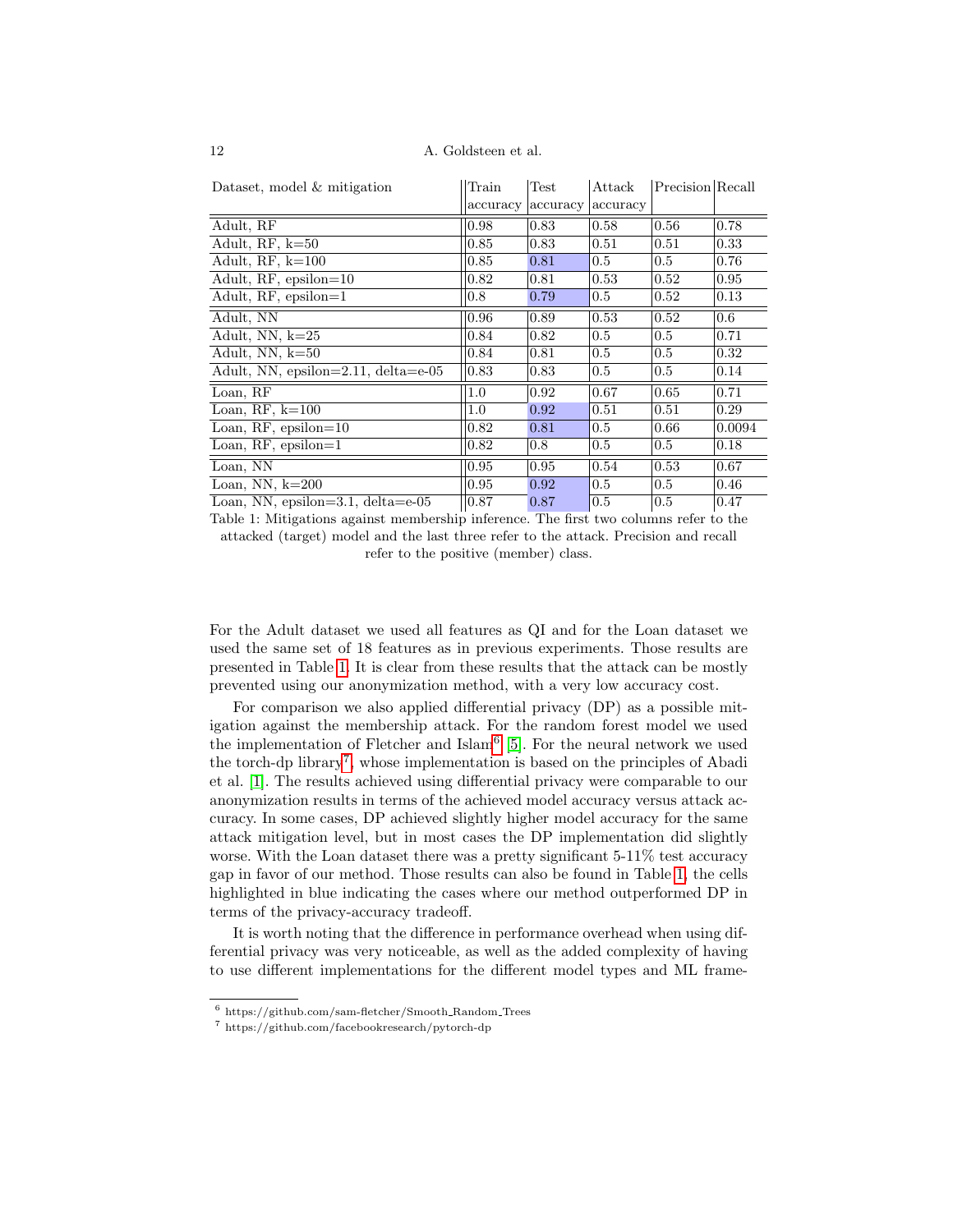works. In the case of our anonymization approach, the same method can be applied regardless of the ML model, framework and implementation details.

We also tested the efficiency of using our anonymization method to defend against attribute inference attacks, such as the one described in [\[6\]](#page-13-4). For this evaluation we used the Nursery dataset<sup>[8](#page-12-1)</sup>, and the 'social' feature as the attacked feature. Table [2](#page-12-2) shows the effectiveness of the attack on a decision tree model, with and without applying anonymization to the dataset. These results show that our method can also be effective against attribute inference.

It is important to note that the anonymization-based method does not work well for highly dimensional datasets, especially with a high degree of uniqueness. For example, applying this method to the Purchase100 dataset from [\[27\]](#page-14-10), we were not able to achieve more than 24% model accuracy, even using the smallest possible value of  $k$  (k=2). In contrast, the DP implementation was able to achieve up to 42% accuracy (still significantly lower than the original 66%).

<span id="page-12-2"></span>

| Dataset, model $\&$ mitigation | Test     | Attack   | Precision Recall |      |
|--------------------------------|----------|----------|------------------|------|
|                                | accuracy | accuracy |                  |      |
| Nursery, DT                    | 0.68     | 0.61     | 0.41             | 0.32 |
| Nursery, DT, $k=100$           | 0.74     | 0.56     | $ 0.31\>$        | 0.21 |

Table 2: Mitigation against attribute inference. The first column refers to the attacked model and the last three refer to the attack. Precision and recall refer to the 'problematic' value of the social feature. All features were used as quasi-identifiers.

### <span id="page-12-0"></span>5 Conclusions and future work

We presented a novel machine learning model anonymization method that applies a model-specific accuracy-guided anonymization to the training dataset, then retrains the model on the anonymized data to yield an anonymized model. This anonymized model no longer contains any personal data, and can be freely used or shared with third parties.

The accuracy-guided anonymization method outperforms state-of-the-art anonymization techniques in terms of the achieved utility, as measured by the resulting model's accuracy. It also enables applying anonymization in previously unattainable situations: when employing complex machine learning models, using large values of k and large numbers of quasi-identifiers. This provides stronger privacy than previously possible, without suffering from great accuracy loss, making anonymous machine learning a feasible option.

In addition, this method is able to achieve a similar effect in preventing membership inference attacks as alternative approaches based on differential privacy, while being much less complex and resource-intensive. It does not assume the availability of similar public datasets, and does not require making changes to the training process. It is thus well suited for scenarios where the private data

<span id="page-12-1"></span><sup>8</sup> https://archive.ics.uci.edu/ml/datasets/nursery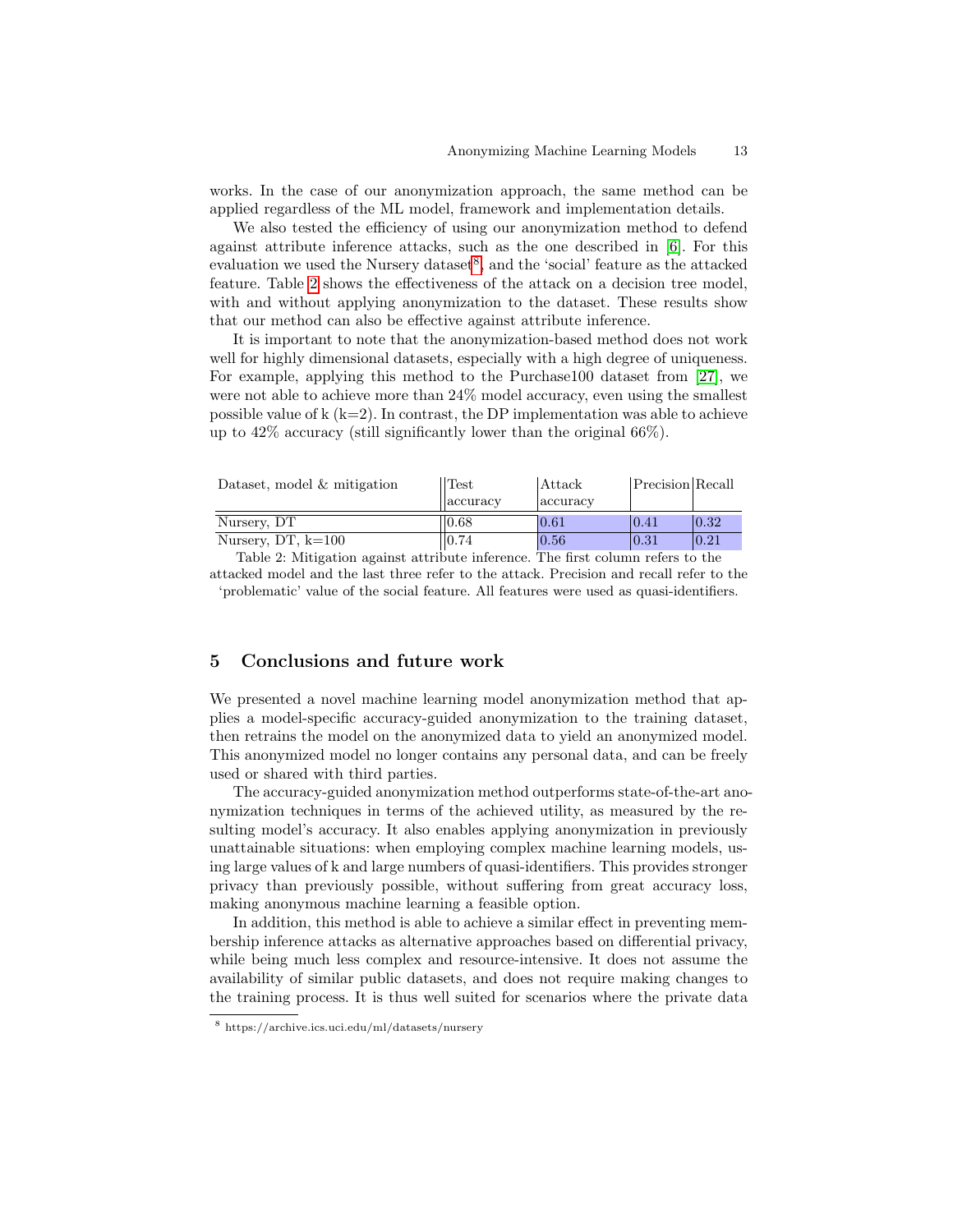#### 14 A. Goldsteen et al.

owner does not have complete control over the training process, or for organizations that employ many different ML models. Moreover, the presented method can defend against other classes of attacks such as attribute inference.

In this work, only the training data underwent anonymization, and the test (runtime) data remained unchanged. It could be interesting to investigate whether applying the same transformations to the test data as to the training data would improve the performance of the model. This could be accomplished by storing those transformations as part of the ML pipeline to be applied on any input data to the model. Moreover, the use of decision trees and knowledge distillation may lend to relatively easily extending this work to support regression tasks in addition to classification. This can be achieved by employing a decision tree regressor as the anonymization model. Finally, we would like to investigate how ML anonymization could potentially be integrated with other related technologies such as federated learning and homomorphic encryption.

### References

- <span id="page-13-0"></span>1. Abadi, M., Chu, A., Goodfellow, I., McMahan, H.B., Mironov, I., Talwar, K., Zhang, L.: Deep learning with differential privacy. In: Proceedings of the ACM SIGSAC Conference on Computer and Communications Security. pp. 308–318 (2016)
- <span id="page-13-7"></span>2. Bagdasaryan, E., Shmatikov, V.: Differential privacy has disparate impact on model accuracy. In: Advances in Neural Information Processing Systems. pp. 15453–15462 (2019)
- <span id="page-13-2"></span>3. Domingo-Ferrer, J., Torra, V.: A critique of k-anonymity and some of its enhancements. In: 3rd International Conference on Availability, Reliability and Security. pp. 990–993. ARES (2008).<https://doi.org/10.1109/ARES.2008.97>
- <span id="page-13-1"></span>4. Emam, K.E., Dankar, F.K.: Protecting privacy using k-anonymity. Journal of the American Medical Informatics Association 15(5), 627–637 (2008)
- <span id="page-13-5"></span>5. Fletcher, S., Islam, M.Z.: Differentially private random decision forests using smooth sensitivity. Expert Syst. Appl.  $78(1)$ ,  $16-31$  (2017)
- <span id="page-13-4"></span>6. Fredrikson, M., Jha, S., Ristenpart, T.: Model inversion attacks that exploit confidence information and basic countermeasures. In: CCS (2015)
- <span id="page-13-3"></span>7. Fredrikson, M., Lantz, E., Jha, S., Lin, S., Page, D., Ristenpart, T.: Privacy in pharmacogenetics: An end-to-end case study of personalized warfarin dosing. In: USENIX Security Symposium. pp. 17–32 (2014)
- <span id="page-13-10"></span>8. Ghinita, G., Karras, P., Kalnis, P., Mamoulis, N.: Fast data anonymization with low information loss. In: Very Large Databases (September 2007)
- <span id="page-13-9"></span>9. Hinton, G., Vinyals, O., Dean, J.: Distilling the knowledge in a neural network. In: NIPS Deep Learning and Representation Learning Workshop (2015)
- <span id="page-13-6"></span>10. Holohan, N., Braghin, S., Aonghusa, P.M., Levacher, K.: Diffprivlib: The ibm differential privacy library'. In: Conference on Neural Information Processing Systems (2019)
- <span id="page-13-8"></span>11. Huda, M.N., Yamada, S., Sonehara, N.: Recent Progress in Data Engineering and Internet Technology, Lecture Notes in Electrical Engineering, vol. 156. Springer, Berlin, Heidelberg (2013)
- <span id="page-13-11"></span>12. Iwuchukwu, T., DeWitt, D.J., Doan, A., Naughton, J.F.: K-anonymization as spatial indexing: Toward scalable and incremental anonymization. In: IEEE 23rd International Conference on Data Engineering (2007)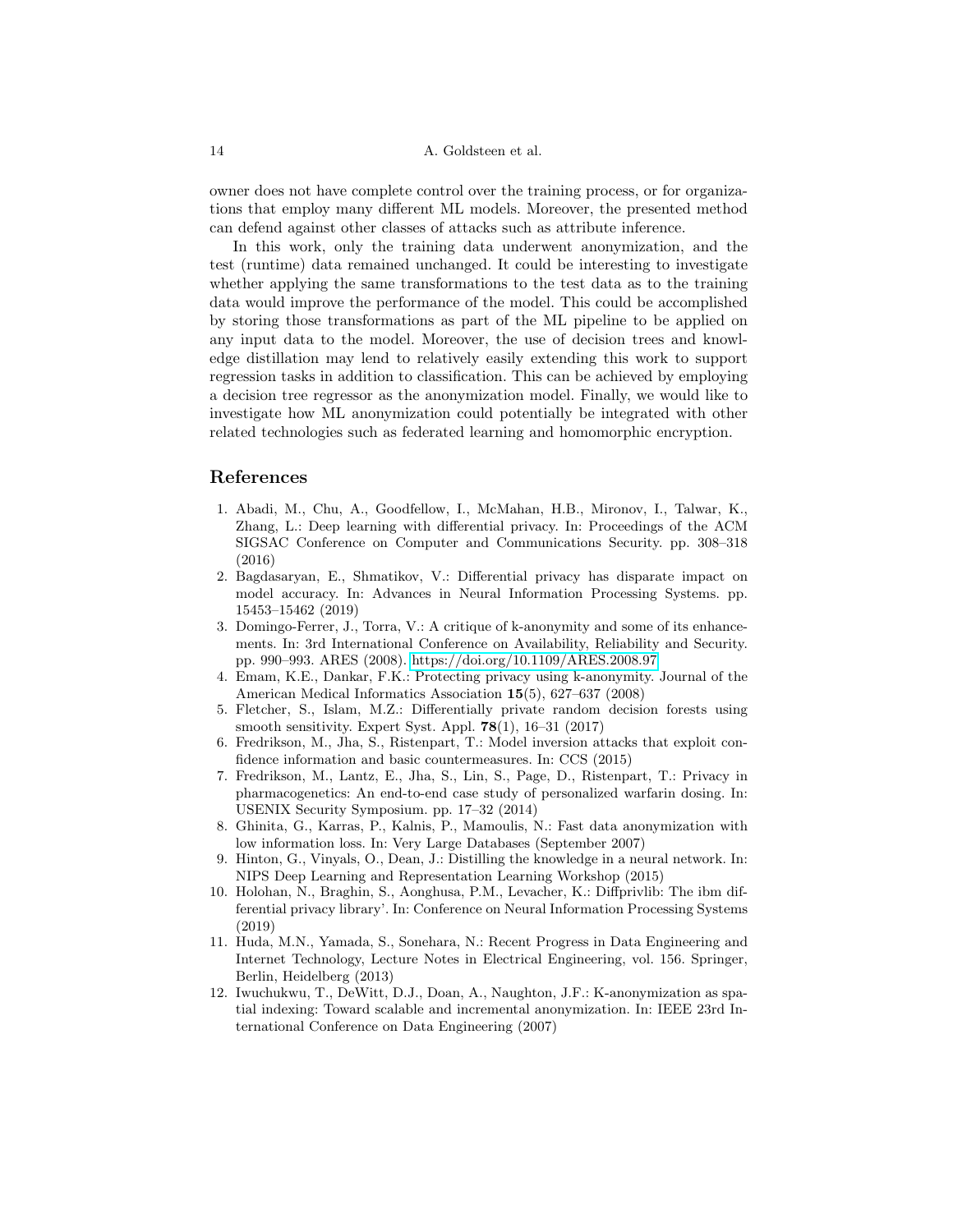- <span id="page-14-12"></span>13. Iyengar, V.S.: Transforming data to satisfy privacy constraints. In: SIGKDD. Edmonton, Alberta, Canada (2002)
- <span id="page-14-14"></span>14. Jayaraman, B., Evans, D.: Evaluating differentially private machine learning in practice. In: Proceedings of the 28th USENIX Conference on Security Symposium. pp. 1895–1912. USENIX Association, Berkeley, CA, USA (2019)
- <span id="page-14-1"></span>15. Kazim, E., Denny, D.M.T., Koshiyama, A.: Ai auditing and impact assessment: according to the UK information commissioner's office. AI and Ethics (2021)
- <span id="page-14-16"></span>16. Lefevre, K., Dewitt, D.J., Ramakrishnan, R.: Mondrian multidimensional kanonymity. In: 22nd International Conference on Data Engineering (2006)
- <span id="page-14-13"></span>17. Lefevre, K., Dewitt, D.J., Ramakrishnan, R.: Workload-aware anonymization techniques for large-scale datasets. ACM Transactions on Database Systems 33(3) (August 2008)
- <span id="page-14-9"></span>18. Li, N., Li, T., Venkatasubramanian, S.: t-closeness: Privacy beyond k-anonymity and l-diversity. In: IEEE 23rd International Conference on Data Engineering. pp. 106–115 (April 2007)
- <span id="page-14-8"></span>19. Machanavajjhala, A., Kifer, D., Gehrke, J., Venkitasubramaniam, M.: L-diversity: Privacy beyond k-anonymity. ACM Trans. Knowl. Discov. Data 1(1) (March 2007)
- <span id="page-14-3"></span>20. Malle, B., Kieseberg, P., Weippl, E., Holzinger, A.: The right to be forgotten: Towards machine learning on perturbed knowledge bases. In: Buccafurri, F., Holzinger, A., Kieseberg, P., Tjoa, A.M., Weippl, E. (eds.) Availability, Reliability, and Security in Information Systems. LNCS 9817, CD-ARES (2016)
- <span id="page-14-15"></span>21. Melis, L., Song, C., Cristofaro, E.D., Shmatikov, V.: Exploiting unintended feature leakage in collaborative learning. In: IEEE Symposium on Security and Privacy. pp. 691–706 (2019)
- <span id="page-14-6"></span>22. Narayanan, A., Shmatikov, V.: How to break anonymity of the netflix prize dataset (2006), <https://arxiv.org/abs/cs/0610105>
- <span id="page-14-17"></span>23. Nasr, M., Shokri, R., Houmansadr, A.: Machine learning with membership privacy using adversarial regularization. In: Proceedings of the 2018 ACM SIGSAC Conference on Computer and Communications Security. pp. 634–646. ACM, New York, NY, USA (2018).<https://doi.org/10.1145/3243734.3243855>
- <span id="page-14-2"></span>24. Papernot, N., Abadi, M., Ulfar Erlingsson, Goodfellow, I., Talwar, K.: Semi- ´ supervised knowledge transfer for deep learning from private training data. In: ICLR (2017), <https://arxiv.org/abs/1610.05755>
- <span id="page-14-11"></span>25. Salem, A., Zhang, Y., Humbert, M., Berrang, P., Fritz, M., Backes, M.: Ml-leaks: Model and data independent membership inference attacks and defenses on machine learning models. In: Network and Distributed Systems Security Symposium. San Diego, CA, USA (February 2019).<https://doi.org/10.14722/ndss.2019.23119>
- <span id="page-14-4"></span>26. Senavirathne, N., Torra, V.: On the role of data anonymization in machine learning privacy. In: 2020 IEEE 19th International Conference on Trust, Security and Privacy in Computing and Communications (TrustCom). pp. 664–675. IEEE Computer Society, Los Alamitos, CA, USA (jan 2020)
- <span id="page-14-10"></span>27. Shokri, R., Stronati, M., Song, C., Shmatikov, V.: Membership inference attacks against machine learning models. In: IEEE Symposium on Security and Privacy. pp. 3–18. San Jose, CA, USA (October 2017)
- <span id="page-14-7"></span>28. Sánchez, D., Martínez, S., Domingo-Ferrer, J.: How to avoid reidentification with proper anonymization (2018), <https://arxiv.org/abs/1808.01113>
- <span id="page-14-5"></span>29. Sweeney, L.: k-anonymity: a model for protecting privacy. International Journal of Uncertainty, Fuzziness and Knowledge-Based Systems 10, 557–570 (May 2002)
- <span id="page-14-0"></span>30. Veale, M., Binns, R., Edwards, L.: Algorithms that remember: model inversion attacks and data protection law. Philosophical Transactions of the Royal Society A 376 (2018).<https://doi.org/10.1098/rsta.2018.0083>